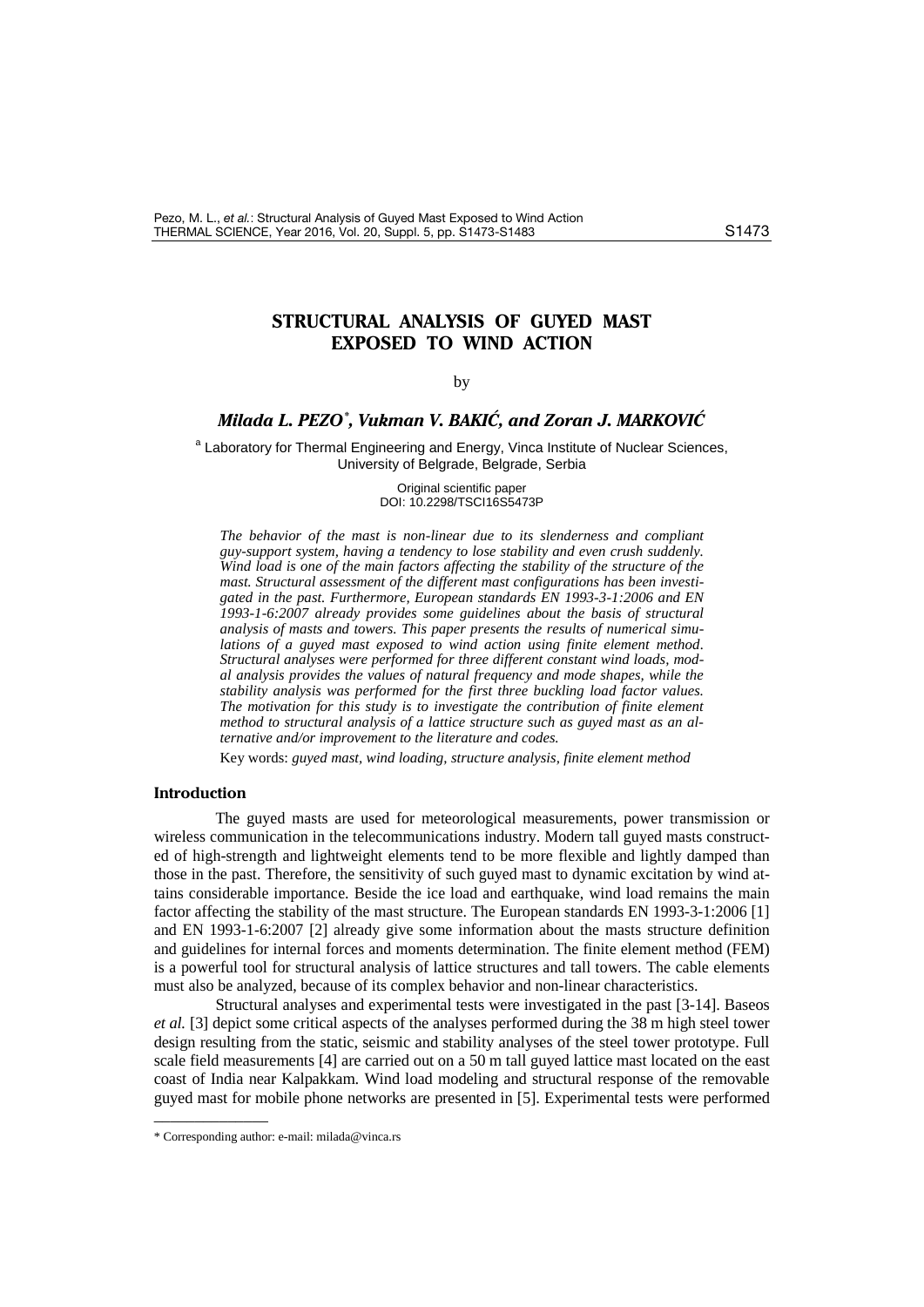in order to evaluate the forces and aerodynamic coefficients on a typical cable-stayed mast used for removable base stations. The results were obtained using the wind tunnel facility.

There are many papers in the literature considering cable structures [15-22]. Modeling of cables is more complex, than modeling of the mast, because of non-linear characteristics of cable construction. A novel approach in which three guys connected to the mast at a given level are substituted by a spring was proposed in [15]. The approach introduced in [16], based on the concepts of force equilibrium, deformation compatibility, and linear elastic material behavior, was followed. Salehi Ahmad Abad *et al.* [19] proposed a discrete model of cable subjected to general loads.

Dynamic behavior of guys supported tall, slender structures were investigated in [23-27].

In this paper, finite element method is used for modeling behavior of a guyed mast exposed to wind action. The Newton-Raphson approach was used to solve this non-linear problem, introducing load subdivided into a series of load increments. Quadratic two-node finite strain beam elements with six degrees of freedom and one internal node in the interpolation scheme were used for modeling tower, while the discrete model was used for modeling cables, presenting every cable element as a series of several truss elements [19]. Numerical simulations of structural response were performed for three different wind loads, according to patch load method [25], providing the values of displacement and von Mises stress. Modal analysis was done to determine vibration characteristics; natural frequency and mode shapes. Stability analysis was performed for first three buckling load factor values. European standards [1] and [2] are used to analyze the structure of guyed mast and to calculate the wind load and resulting deflection and stress on the critical structure element. The aim of this paper is to show the contribution of the FEM structural analysis compared with the literature and international standards. The investigation of the guyed mast by the method proposed in this paper can contribute better understanding fluid-structure interaction and dynamic nature of the wind load.

#### **Description of the model**

The tower is a 79 m tall guyed mast consisting of 26 segments (3 m length each and one segment 1 m length). Connections between elements are defined as rigid. The structure of the mast is shown in fig. 1. The tower has triangle shape and it is supported by cables hooked for each peak of the triangle at appropriate height and has six positions on the ground. Each level is held by three guys with an angle of 120 degrees between them. The cables are made of



**levels of guys**

elastic material and they are modeled to be able to change shape and length.

One segment of the mast is 0.75 m length with a leg-to-leg distance of 450 mm. It consists of 12 elements, cylinders made from steel, diameter 12 mm and 48.3 mm. Material properties of the mast used in this simulation are given in tab. 1. The tower elements of the mast are made from structural steel S355.

## **The equilibrium equation on the element basis**

The tower structure is modeled using Figure 1. Scheme of the guyed mast with four<br>quadratic two-node finite strain beam elements **Figure**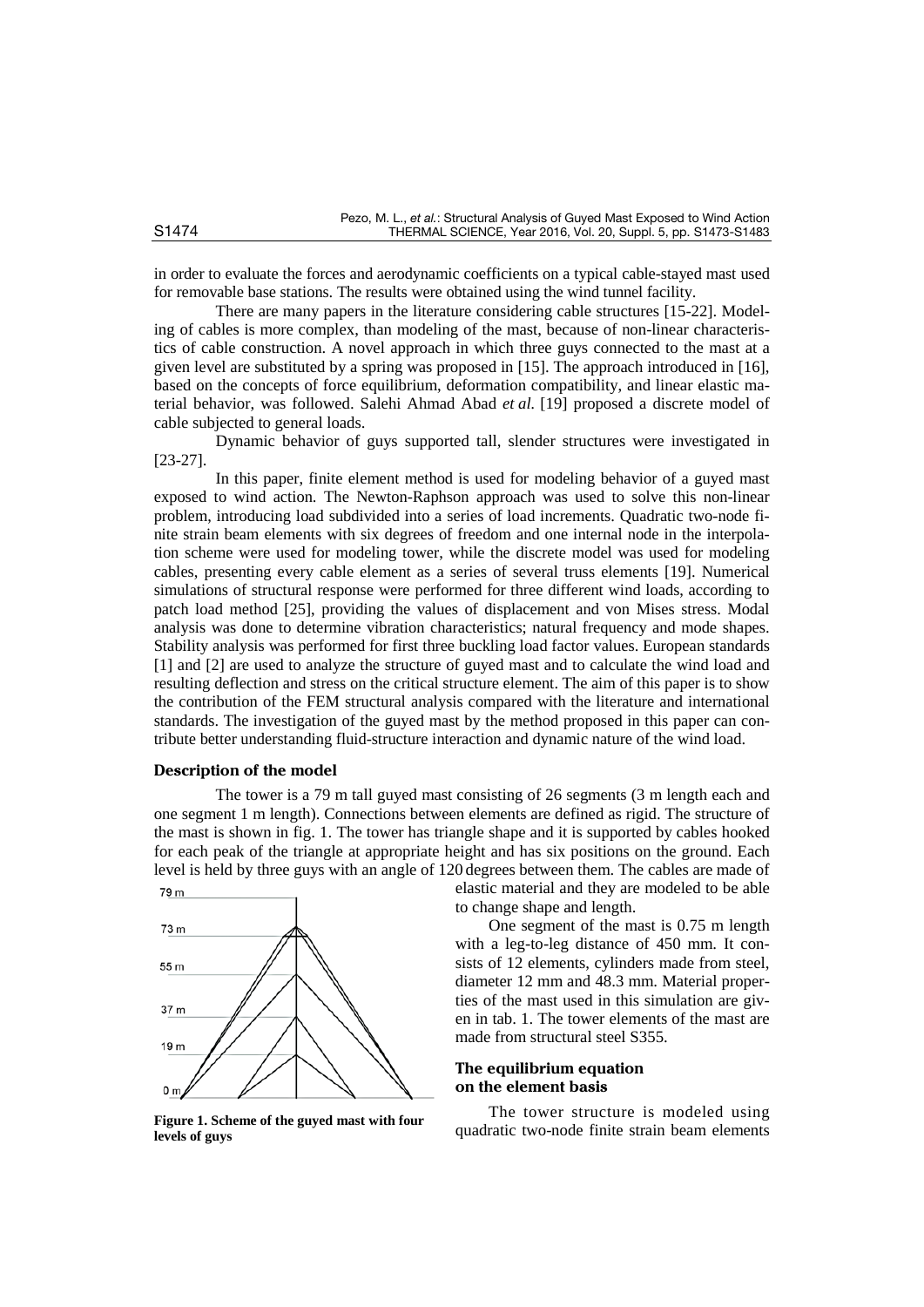with six degrees of freedom (translations in the x-, y-, and z-directions, and rotations about the x-, y-, and z-directions in the global co-ordinate system) with an internal node in the interpolation scheme. The element is based on Timoshenko first-order sheardeformation beam theory [28], supporting an elastic relationship between transverse-shear forces and transverse-shear. It is assumed that the warping of a cross-section is negligible.

The section strains and generalized stresses are evaluated at element integration points and then linearly extrapolated to the

| Table 1. Material properties of the mast |  |  |  |  |
|------------------------------------------|--|--|--|--|
|------------------------------------------|--|--|--|--|

| Material properties of the tower | Value               |
|----------------------------------|---------------------|
| Density [ $\text{kgm}^{-3}$ ]    | 7850                |
| Young's modulus [GPa]            | 205                 |
| Poisson's ratio                  | 0.3                 |
| Tensile strength [GPa]           | 4.98                |
| Yield strength [GPa]             | 3.55                |
| Thermal coefficient              | $1.2 \cdot 10^{-5}$ |
| Damping ratio                    | 0.03                |

nodes of the element. The number of integration points along the length of the beam was two, while number of section integration points in general depend on the type (geometry) of the section. Each section is assumed to be an assembly of a predetermined number of nine-node cells with four integration points.

Cables are modeled using a uniaxial tension-only finite element with three degrees of freedom at each node: translations in the nodal x-, y-, and z-directions. As a pin-jointed structure, no bending of the element is considered. The modeling of the guys is more complex than the modeling of the mast due to the nonlinearity of cable structures. Cables are modeled by using so-called discrete modeling. Every cable member can be considered as a series of several truss elements [19].

The finite element model includes 2346 tower elements modeled as a 3-D beam-columns and 150 cable elements.

The tower structure equilibrium equations are given in this paper.

The displacements within the element are related to the nodal displacements by:

$$
\vec{w} = [N]\vec{u} \tag{1}
$$

The equilibrium equation for one element basis could be written in the form:

$$
[\mathbf{K}_e] \vec{u} - \vec{F}_e^{th} = [\mathbf{M}_e] \vec{u} + \vec{F}_e^{pr} + \vec{F}_e^{nd}
$$
 (2)

All element matrices and load vectors are generated in the element co-ordinate system and they are then converted to the global co-ordinate system. Overall finite element system stiffness matrices are obtained by combining all element matrices.

The stress is related to the strains by  $\vec{\sigma} = [D] \vec{\epsilon}^{el}$ , where  $\vec{\sigma} = [\sigma_x \sigma_y \sigma_z \sigma_x \sigma_{yz} \sigma_{xz} \sigma_y \sigma_z]$  is a stress vector, [D] elastic stiffness matrix or stress-strain matrix,  $\vec{\sigma}^{el} = \vec{\sigma} - \dot{\vec{\sigma}}^{th}$  elastic strain vector constituting from the total strain vector  $\vec{\sigma}$  and thermal strain vector  $\vec{\sigma}^{\text{th}}$ .

The iterative Newton-Raphson method is used for solving the set of nonlinear equations obtained.

Salehi *et al.* [19] proposed a discrete model of cable subjected to general loads. This approach has been applied in the present paper. Each cable consists of several elements. One continuous element of the cable presents the explicit forms of the stiffness matrix and internal force vector of the cable. The discrete element method is introduced by transforming the continuous equations of one continuous element into discrete formulation, giving the capability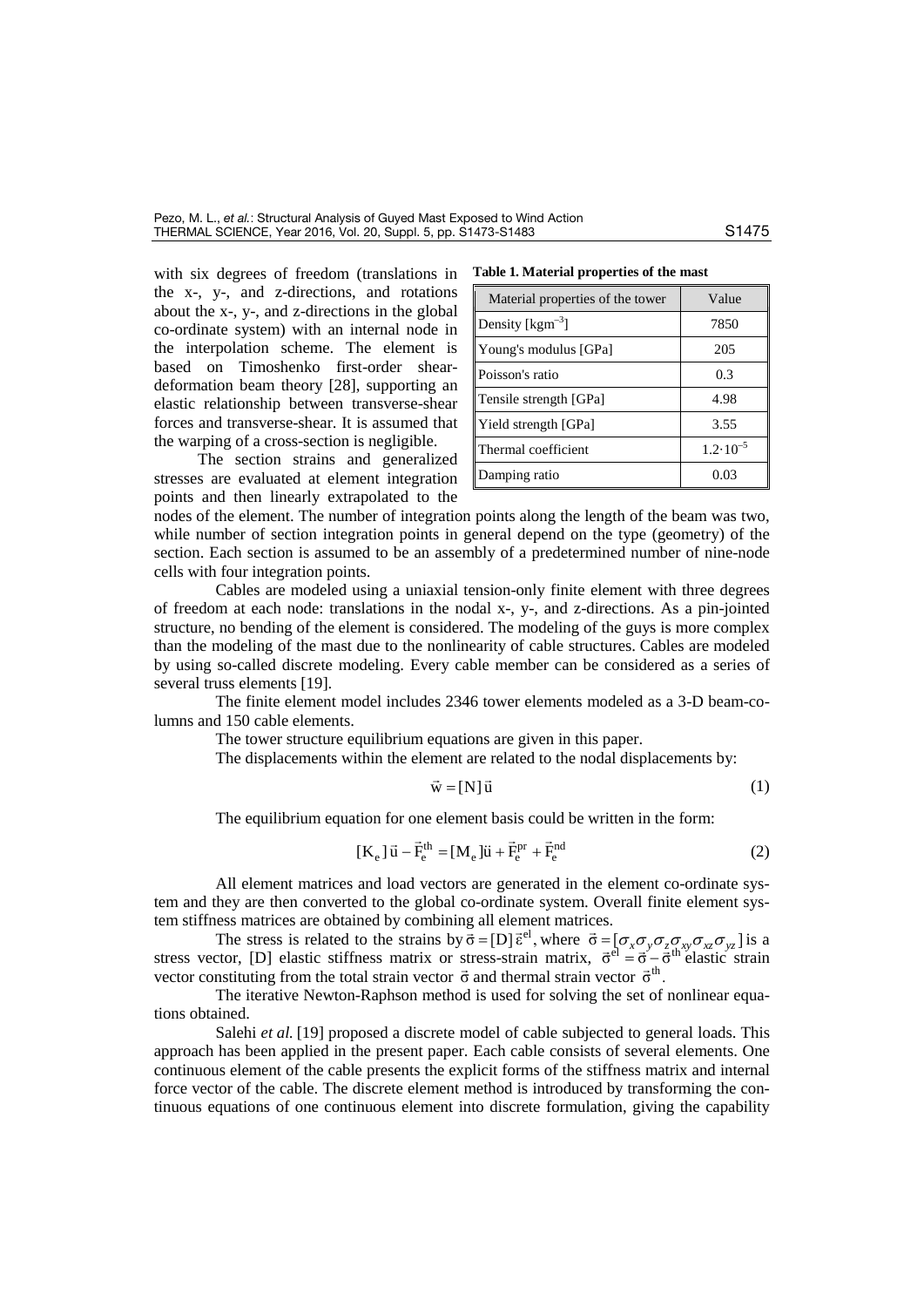

**Figure 2. The scheme of a discrete model of cable subjected to loads**

of dividing the cable into several straight elements with axial behavior. Scheme of the discrete model of cable and the associated applied loads is presented in fig. 2.

The equilibrium equation of the cable can be expressed as

$$
T^{j}\left(\frac{\Delta x_{i}^{j}}{l^{j}}\right) = -\left(jl_{s}w_{i} + f_{i} + \sum_{k=1}^{j} p_{i}^{k}\right),
$$

$$
i = 1, 3, \quad j = 1, n
$$
 (3)

$$
\Delta x_i^j = x_i^{j+1} - x_i^j \tag{4}
$$

The tension of each sub-element can be expressed:

$$
T^{j} = \sqrt{\sum_{i=1}^{3} \left( j l_{s} w_{i} + f_{i} + \sum_{k=1}^{j} p_{i}^{k} \right)^{2}}, \quad j = 1, n
$$
 (5)

The Hook's law gives the relationship between tension and strain for each sub-element of the cable, and can be expressed:

$$
T^{j} = E^{j} A^{j} \varepsilon^{j} = E^{j} A^{j} \frac{l^{j} - l_{s}}{l_{s}}, \quad i = 1, 3
$$
 (6)

Combining eqs. (3)-(6) leads to an expression for the length of cable element:

$$
l_i(f_1, f_2, f_3) = -l_s \sum_{j=1}^n \frac{1}{EA^j} \left( j l_s w_i + f_i + \sum_{k=1}^j p_i^k \right)
$$
 (7)

Detailed explanation of the used model of cable is given in [16]. Explanation of the symbols from eqs. (1)-(7) can be found in the Nomenclature.

#### **Wind loads**

The tower is exposed to wind loads and different working conditions make the aerodynamic loads uncertain and variable for each case. Useful information can be obtained by suitable experimental tests using wind tunnels and/or through on-site measurements.

Hydro-Meteorological Institute of the Republic of Serbia on the territory of Serbia has 21 meteorological stations that perform continuous measurement of all relevant meteorological data. On the basis of these data wind atlas of the Republic of Serbia was made. The average wind velocities in Belgrade, Serbia are approximately 4 m/s.

Wind load is determined by the wind pressure calculation from the long term records of wind velocity and direction data in the area where the structure is built, and the statistical information, considering the surface roughness of the ground, coefficient of the shape of the structure for the wind load and coefficient of wind pressure variation with height. It is assumed that wind flow is in one direction and normal to one side of the tower.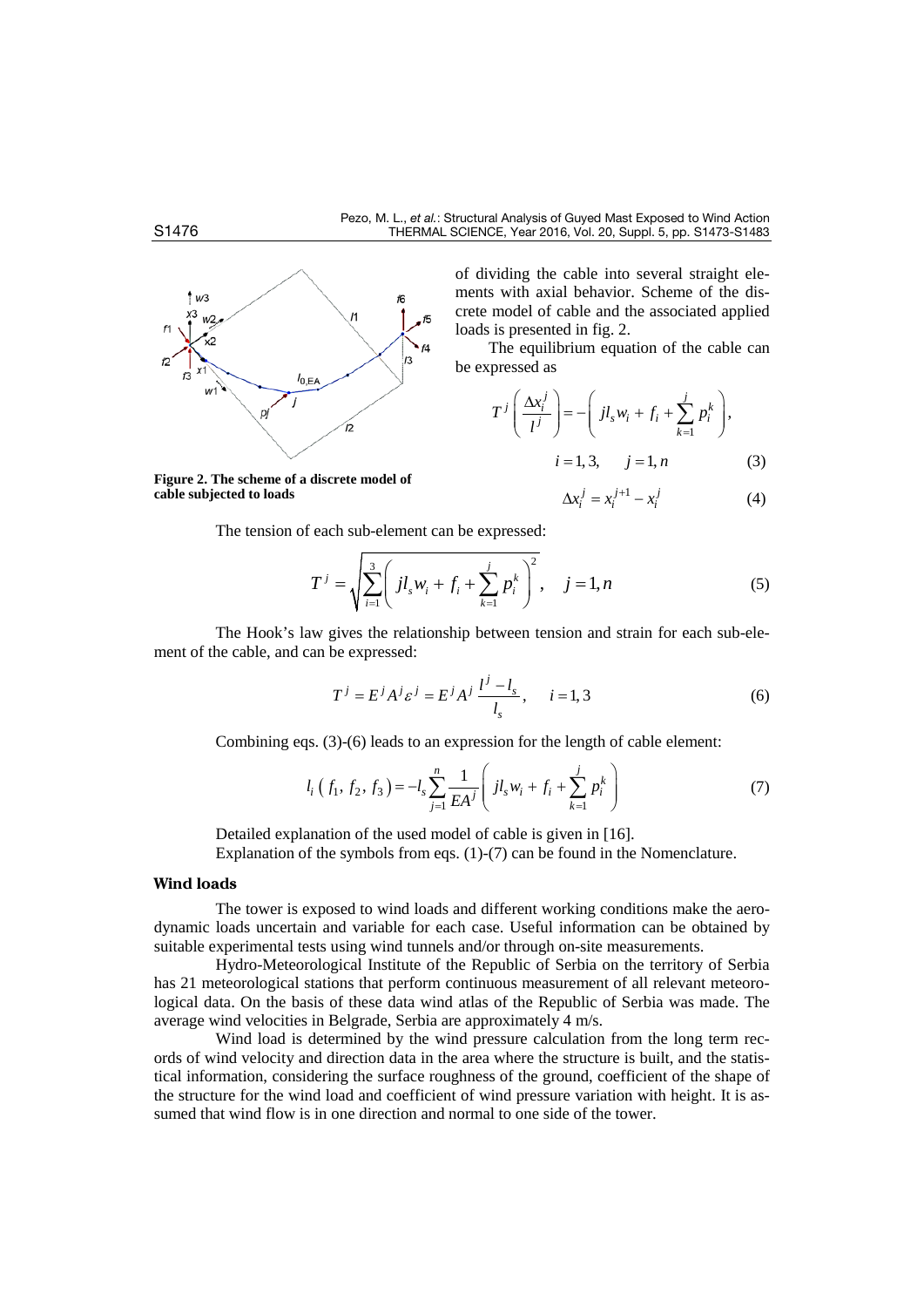The modeling of vertical wind velocity distribution above the ground is based on boundary layer theory applied to the atmosphere. It can be assumed that the theoretical model is sufficiently accurate and that there are no significant differences between theoretical and experimental models. Based on this theory, wind velocity along the tower can be calculated:

$$
v_1 = v_2 \left(\frac{y_1}{y_2}\right)^{\alpha} \tag{8}
$$

where  $y_1$  is the distance from the ground,  $y_2 = 10$  m,  $v_1$  – the wind velocity along the tower, and  $v_2$  – the wind velocity at height  $y_2$  = 10 m. Under ideal boundary layer conditions, the value of *α* is approximately 0.14. However, for the actual conditions, value of *α* is significantly different than 0.14, and depends on variety of factors, and recommended value of factor  $\alpha$  is 0.18. The wind velocities used in this investigation are 10 m/s, 20 m/s, and 30 m/s at height 10 m above ground. Wind velocity corresponds to critical values of turbulent flow. Structural analyses were performed for the extreme values of the wind load in the location in Serbia and according to European standards [1]. Wind velocity distribution along the height of the mast is calculated according to eq. (8).

Structural analyses were performed for static wind loads according to the patch load method [25]. The static wind load is multiplied by the coefficient of turbulent loading according to the patch load method. In that manner, the static problem was solved, despite the fact that wind forces are of a dynamic nature.

This method introduces the scaling factors that depend on the physical properties of the tower and the nature of the wind load. In the patch load method, a series of static load patterns is used to recreate the effects of gusting wind. The specified load patterns consist of lateral loads applied in turn to each span and then from midpoint to midpoint of adjacent spans. The patch loads should be applied to the tower in its static equilibrium position. The turbulence intensity (calculated at the reference height) depends on the reference wind velocity and the surface roughness [25].

The aerodynamic forces due to wind turbulence are expressed as follows with no lifting effect in the present case. Wind load is approximated by two forces at each segment of the mast, and the fluctuating components of the wind load can be calculated by simple expression

$$
F(y) = \frac{1}{2}\rho v^2(y)C_{D}A
$$
\n(9)

Determination of the drag coefficient for lattice structure has been investigated in the past. The ESDU 81027 and 81028 and Eurocode 3 Part 3.1 give already some detailed information of the aerodynamic drag coefficient of lattice mast structures with circular members. Only certain types of lattice masts covers literature and codes tend to be conservative due to the necessity of simplicity. Determination of drag coefficient of lattice structure by using CFD approach has been investigated in [29]. Modeling of a flow around one segment of the mast was conducted for different wind velocities (wide range of Reynolds numbers) and different angles of attack. Three different turbulent models were investigated, compared with experimental results [30] and value of drag coefficient was determined. The Reynolds stress model proved to be the most reliable turbulence model to predict drag coefficient values [29]. The drag coefficient is calculated based on the knowledge of the pressure field in the vicinity of the mast and the reference area. Another way to determine the drag coefficient is to use in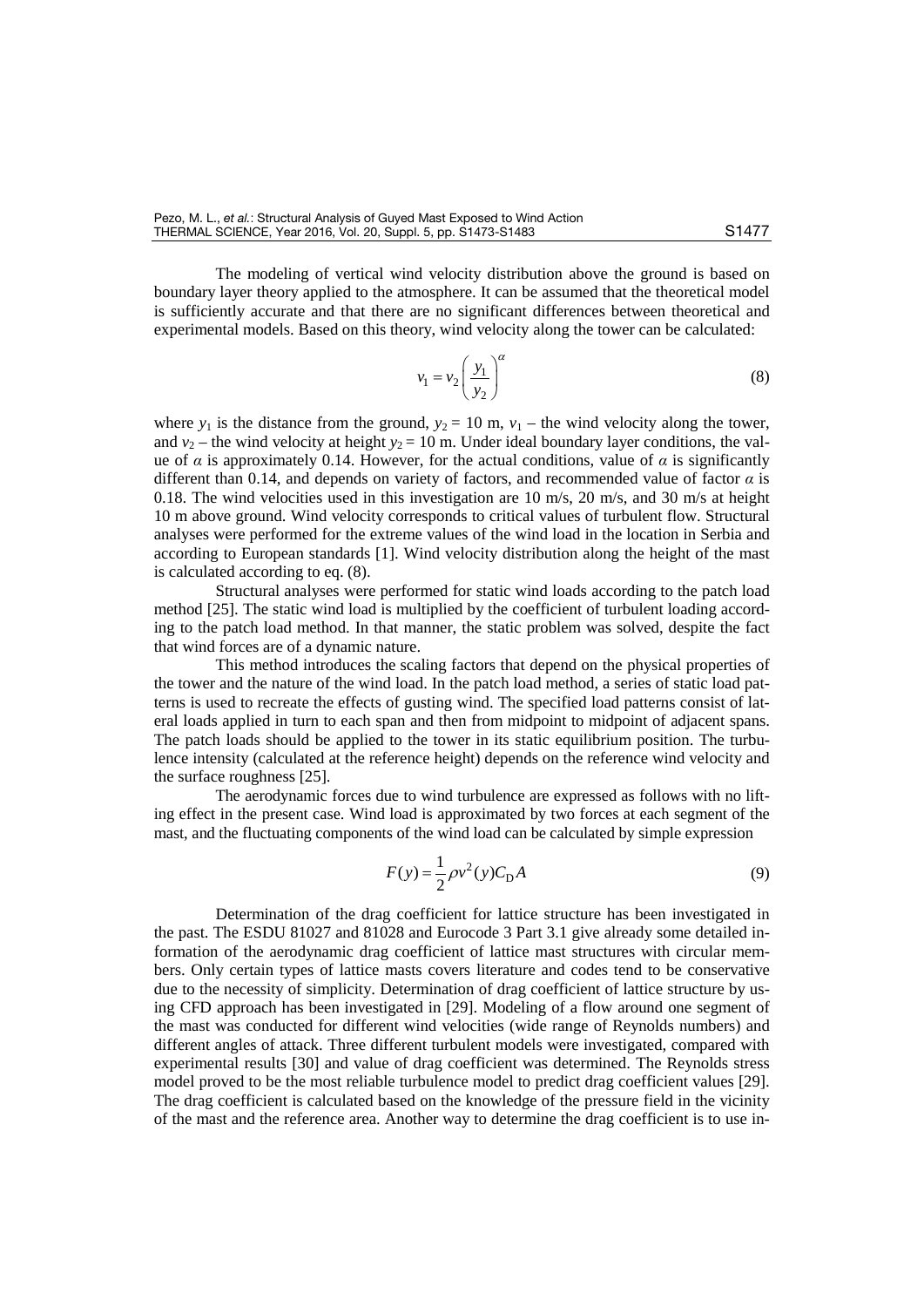ternational standards. The values of drag coefficient in standards are much higher than in real situations, because standards are supposed to be used in the general case, for different geometries and materials. The value 2 for drag coefficient is according to the standards. In this case, a value 2 for drag coefficient is used to insure the safety and stability of the mast. This value is proposed and accepted by international standards. It is assumed that the wind loads are distributed along the whole mast acting only on the tower elements. This assumption is justified because of the force acting on the ropes is significantly smaller than the force acting on the tower, eq. (9). The values of the wind force are calculated according to eqs. (8) and (9). Wind forces are modeled as concentrated forces maintain their original orientation, regardless of the element orientation. Wind pressure loads are modeled as forces acting on the appropriate nodes to be conservative always acting normally to the deflected element surface. In previous research [14], the load obtained from wind action is substituted with three resultant force acting in the middle of the tower: gravitational loading, wind load axial stress, and wind load bending stress.

Since the material of the beams is considered to be elastic, stresses and strains are available after extrapolation in cross-section at the nodes of section mesh.

#### **Modal analysis**

The mast natural frequencies knowledge is a fundamental issue regarding the mast structural analysis. Modal analysis is used to determine the vibration characteristics (natural frequencies and mode shapes) of a structure and it was performed using the block Lanczos method [31]. Guys may be subject to low amplitude resonant type vibrations at low wind velocities caused by vortex excitation at high frequency. If the excitation frequencies are similar to the natural mast frequencies, the structure could, in extreme cases, be jeopardized by the resonance or fatigue related phenomena. In addition to the frequencies, the mode shapes of vibration which arise at the natural frequencies are also of interest.

#### **Stability analysis**

Buckling analysis is a technique used to determine critical loads (buckling loads) at which a structure becomes unstable and the characteristic shape (buckled mode shapes) associated with a structure's buckled response. The technique used for stability analysis in this paper is eigenvalue buckling analysis, which predicts the theoretical buckling strength (the bifurcation point) of an ideal linear elastic structure. The stability analysis was performed for first three buckling load factor values. Buckling factor has to be multiplied with a certain load to induce the buckling. The real value of induced buckling can be obtained by using loads corresponding different wind velocities.

It is supposed that the guys are not treated under buckling loads. Since they are allowed to slack, this is not considered to be a buckling load.

#### **Results and discussions**

The FEM was used for numerical analyses, providing the values of displacement and Von Mises stress from the static structural analysis, frequency and mode shapes from modal analysis, and buckling load factor values from buckling stability analysis.

The static structural analyses are performed for three different wind loads, corresponding to wind velocities of 10 m/s, 20 m/s, and 30 m/s at height 10 m above ground. The displacements of the mast in the horizontal direction are shown in fig. 3 and values of Von Misses stress distribution in the mast structure are shown in fig. 4. It is obvious that the values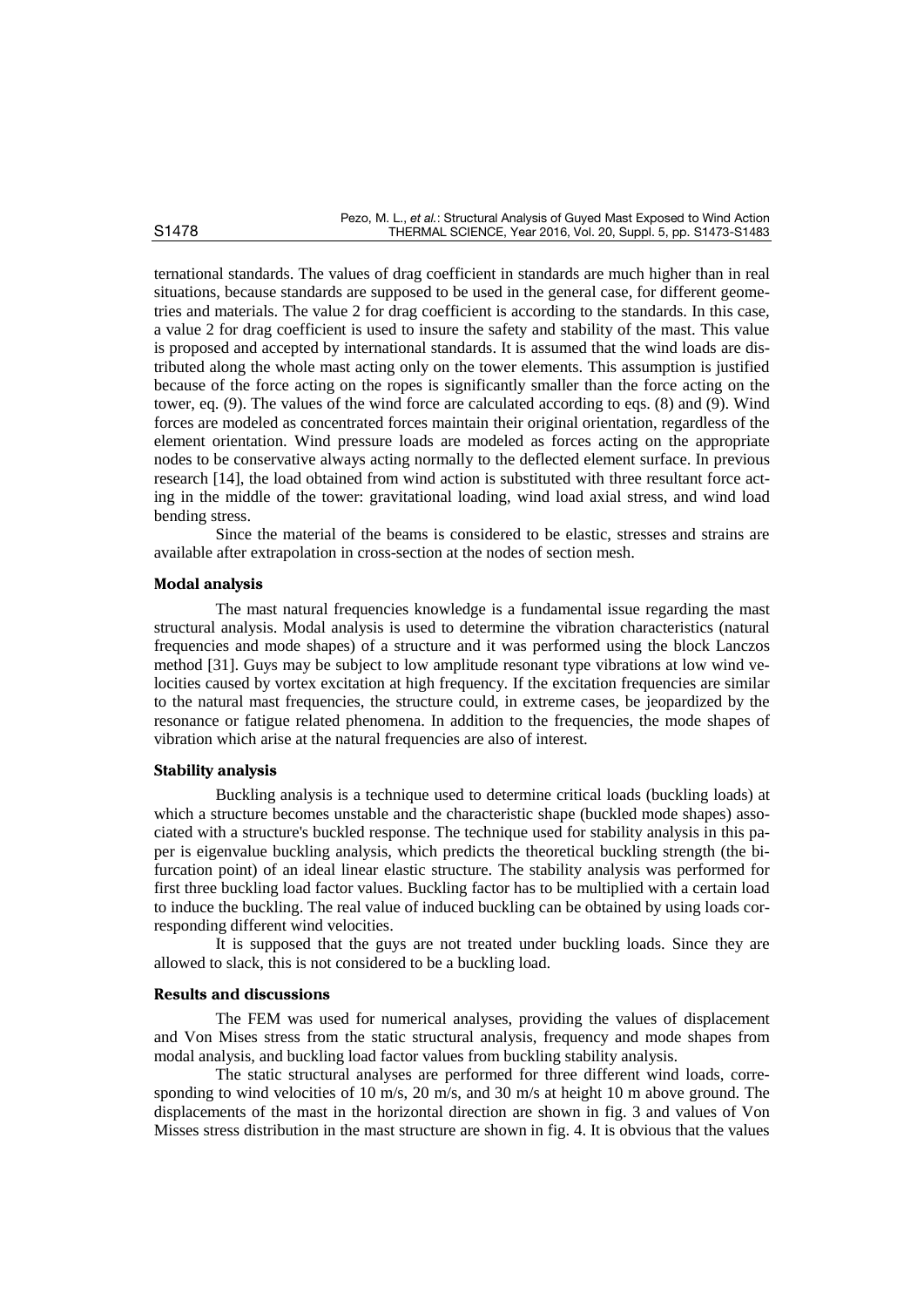Pezo, M. L., *et al.*: Structural Analysis of Guyed Mast Exposed to Wind Action THERMAL SCIENCE, Year 2016, Vol. 20, Suppl. 5, pp. [S1473-](#page-0-0)[S1483](#page-10-0) S1479



**Figure 3. Displacements of the mast subjected to wind loads, corresponding to wind velocities: 10 m/s, 20 m/s, and 30 m/s** *(for color image see journal web-site)*



**Figure 4. Von Mises stresses of the mast subjected to wind loads, corresponding to wind velocities: 10 m/s, 20 m/s, and 30 m/s** *(for color image see journal web-site)*

of displacement are highest for maximum values of wind velocity because of the maximum values of force acting on the tower. The values of maximal displacement range from 0.01 m for wind velocity 10 m/s to 0.09 m for wind velocity 30 m/s, tab. 2. The velocity of 30 m/s (108 km/h) corresponds to a very high value of wind load, close to the critical value. The mast is located in the region of Serbia, and the wind loads of 30 m/s correspond to the maximal and critical values.

The values of von Mises stress obtained from FEM for different wind loads are given in tab. 2. It is obvious from fig. 4 that the segment connected to the ground was subjected to the maximum stress.

The results of the modal analysis for first eight mode shapes are presented

**Table 2. Values of maximum displacement and maximum Von Mises stress for different wind loads**

| Wind velocity $\text{[ms}^{-1}]$ | 10   | 20   | 30                                                                                 |
|----------------------------------|------|------|------------------------------------------------------------------------------------|
| Displacement $[m]$               | 0.01 | 0.04 | 0.09                                                                               |
| Stress $[Nm^{-2}]$               |      |      | $\left  0.266 \cdot 10^8 \right  0.334 \cdot 10^8 \left  0.449 \cdot 10^8 \right $ |

**Table 3. Values of natural frequency for eight mod shapes**

| No. of mode shape | Natural frequency [Hz] |
|-------------------|------------------------|
|                   | 1.089                  |
| 2                 | 1.095                  |
| 3                 | 1.301                  |
|                   | 1.305                  |
| 5                 | 2.232                  |
| 6                 | 2.234                  |
|                   | 3.077                  |
| Q                 | 3.401                  |

in fig. 5, while the values of the natural frequencies and mode shapes for first eight modes are given in tab. 3.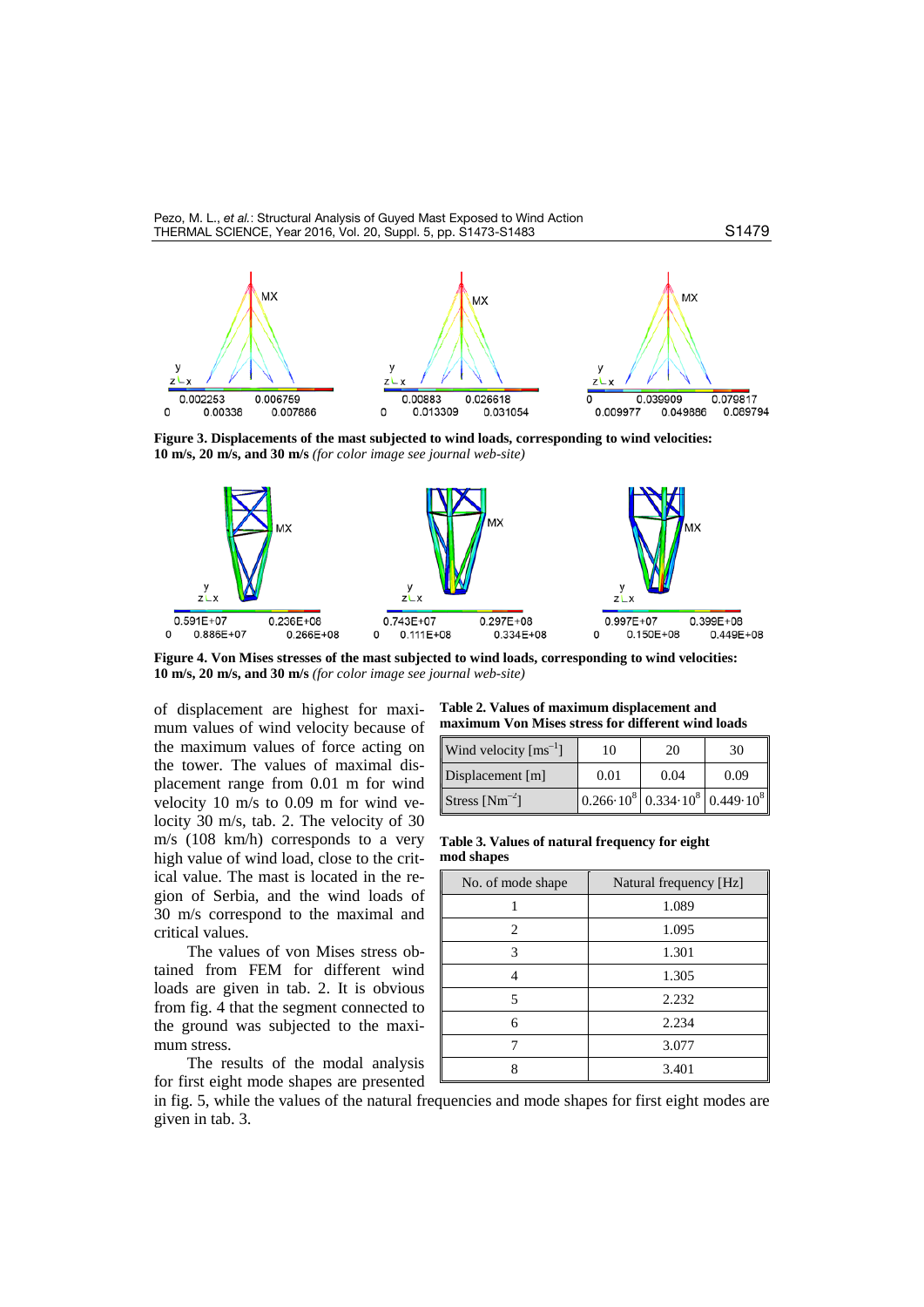



**Figure 5. The results of the 1st, 2nd, 3rd, 4th, 5th, 6th, 7th, and 8th mode shape for modal analysis** *(for color image see journal web-site)*

The lowest natural frequency of the mast is 1.09 Hz. According to Holmes [32], turbulent wind energy is low for frequencies greater than 1.0 Hz. This means that the structure is not very sensitive to the aero elastic effects. From the  $5<sup>th</sup>$  mode of initial structures the frequency of oscillation is increased. This trend continues, resulting in value of 3.401 Hz for the last  $8<sup>th</sup>$  mode.

Also, in the  $7<sup>th</sup>$  mode of the mast, there is torsion, and the maximum displacement always occurs on a lattice tower structure, which are a critical aspect of the exploitation of the structure. The identification of the natural frequency structure does not determine the relative importance of each mode in determining the response of the inertial load. Identifying the important modes becomes significantly difficult as the number of degrees of freedom of the model increases, which further complicates this task in the case of mast, because a large number of modes of oscillation occurs in the cables, which are in fact independent of the tower. Therefore, for this type of construction the modes of oscillation are significantly higher. This further em-



**Figure 6. Buckling mode associated with the 1<sup>st</sup> critical load** ( $\lambda_{01} = 4.702$ ) 10 m/s, 20 m/s, **and 30 m/s** *(for color image see journal web-site)*

phasizes the importance of the modal analysis to determine the frequency of the load caused by the oscillation of the structure, which helps determine which parts of the structure will be subjected to vibration at certain frequencies.

The fundamental flexural frequency of structures according to standard [33] is approximately 1.11 Hz. This value corresponds to the natural frequency of the first mode obtained from FEM analysis, tab. 3. Vibrations can cause rapid development of fatigue.

Figure 6 presents the results of the buckling load analysis. Table 4 presents the first three buckling load factor values for the investigated mast structures.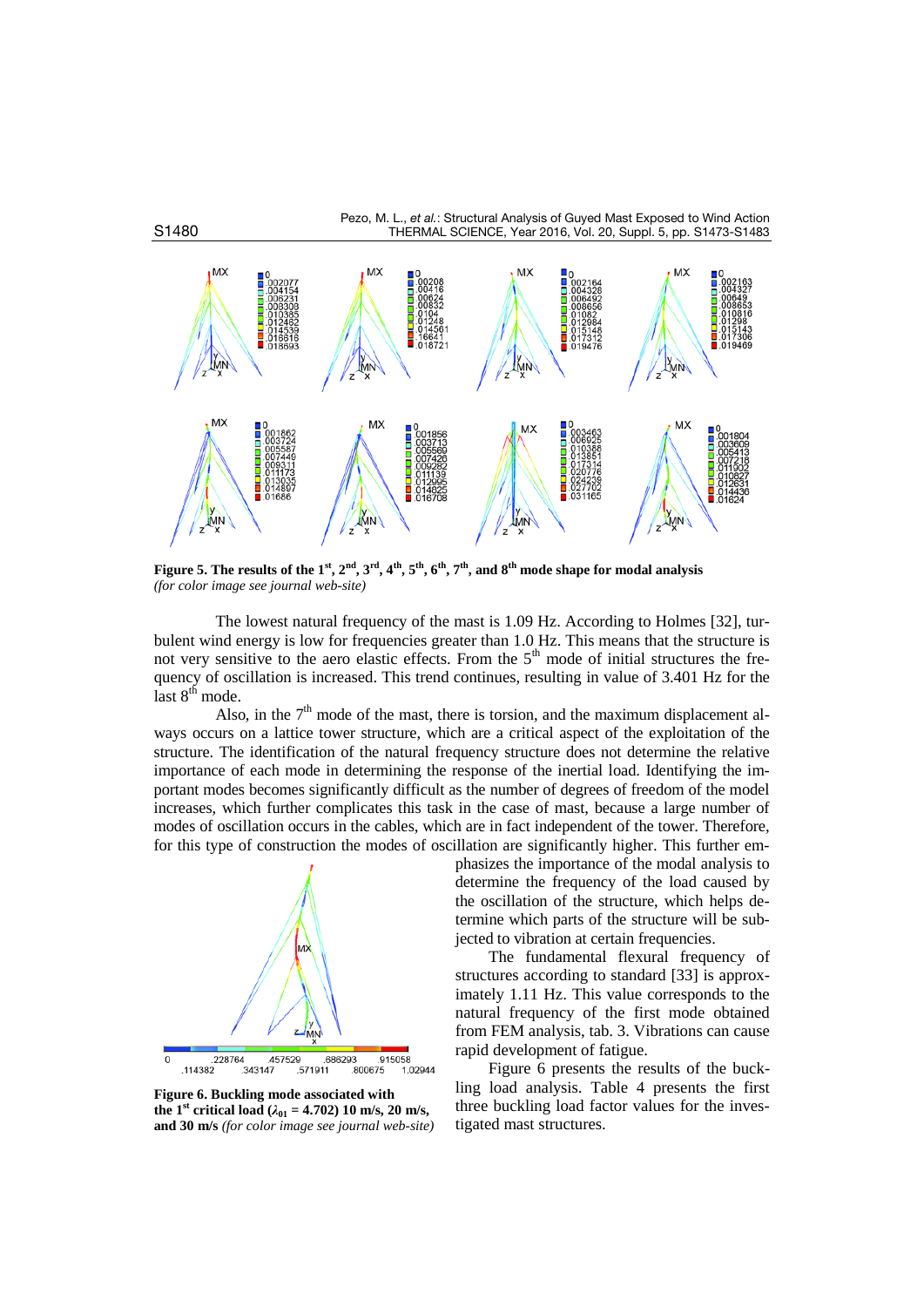From tab. 4 it is clear that the critical value of Ta buckling load factor is for the first buckling mode. From fig. 6 it can be concluded that the first buckling mode is related to deformed configurations with the maximum modal amplitudes located in bars in the middle of the tower. If rigid connections are used in the design model, higher buckling load values will be induced, overestimating the actual values, [14]. In our

| Table 4. Buckling load factor values |  |
|--------------------------------------|--|
|--------------------------------------|--|

| Number of buckling<br>load factor | Value of buckling<br>load factor |
|-----------------------------------|----------------------------------|
| $\lambda_{01}$                    | 4.702                            |
| $\lambda_{02}$                    | 10.798                           |
| λo2                               | 10.814                           |

case, this assumption can also be a reason for higher buckling load values. The linear eigenvalue buckling analysis predicts the theoretical buckling strength (the bifurcation point) of an ideal linear elastic structure. More realistic buckling load value can be obtained from the non- -linear buckling analysis.

### **The results of the numerical simulations compared with the European standards**

European standard EN 1993-3-1 describes the principles and application rules for the safety, serviceability and durability of the tower, mast and chimney steel structures, giving the information about the maximal allowable displacements and moments of the structure. Part 3-1 of the standard deal with towers and masts. The internal forces and moments are determined by using elastic global analysis according to [33]. The internal forces and moments may be determined by the second-order analysis, taking into account the influence of the deformation of the structure. The connections should satisfy the requirements of full continuity, with rigid connections according to [34]. These results are compared and analyzed in this paper.

The European standards EN 1993-3-1:2006 [1], and EN 1993-1-6:2007 [2] give some information about the masts structure definition, internal forces and moments determination.

The maximum displacement of the top of the tower, according to above mention standards is 0.202 m, higher than the displacement for the maximum wind load assumed in the FEM analysis. According to [35], the lateral displacement of the top of the mast is several times higher, because of the simplified expression from the standards, which was proposed in [36].

According to European standards [1, 2], maximum von Mises stress for these kind of structures is  $0.7 \cdot 10^8$  N/m<sup>2</sup>, 65% more than the value obtained from FEM analysis of the maximum wind load. This is expected since the standards are general, applicable for different geometries and structures, while FEM provides information about particular structure and operating conditions.

According to standards for stress values up to  $0.71 \cdot 10^8$  N/m<sup>2</sup>, [1, 2] the fatigue life of guyed masts subjected to in-line vibrations only induced by gusty wind may be assumed to be greater than 50 years.

## **Conclusion**

The results of structural analysis of a guyed mast exposed to wind action are presented in this paper. The FEM was used for this purpose. The mast is modeled as tower 79 m height with four levels of guys and ground exposure. The finite element numerical model used for the static structural analysis includes wind loads obtained for three different wind velocities, 10 m/s, 20 m/s, and 30 m/s. Modal analysis was done in order to determine natural frequency and mode shapes of the structure. European standards EN 1993-3-1:2006 and EN 1993-1-6:2007 are used to analyze the structure of guyed mast and to calculate the internal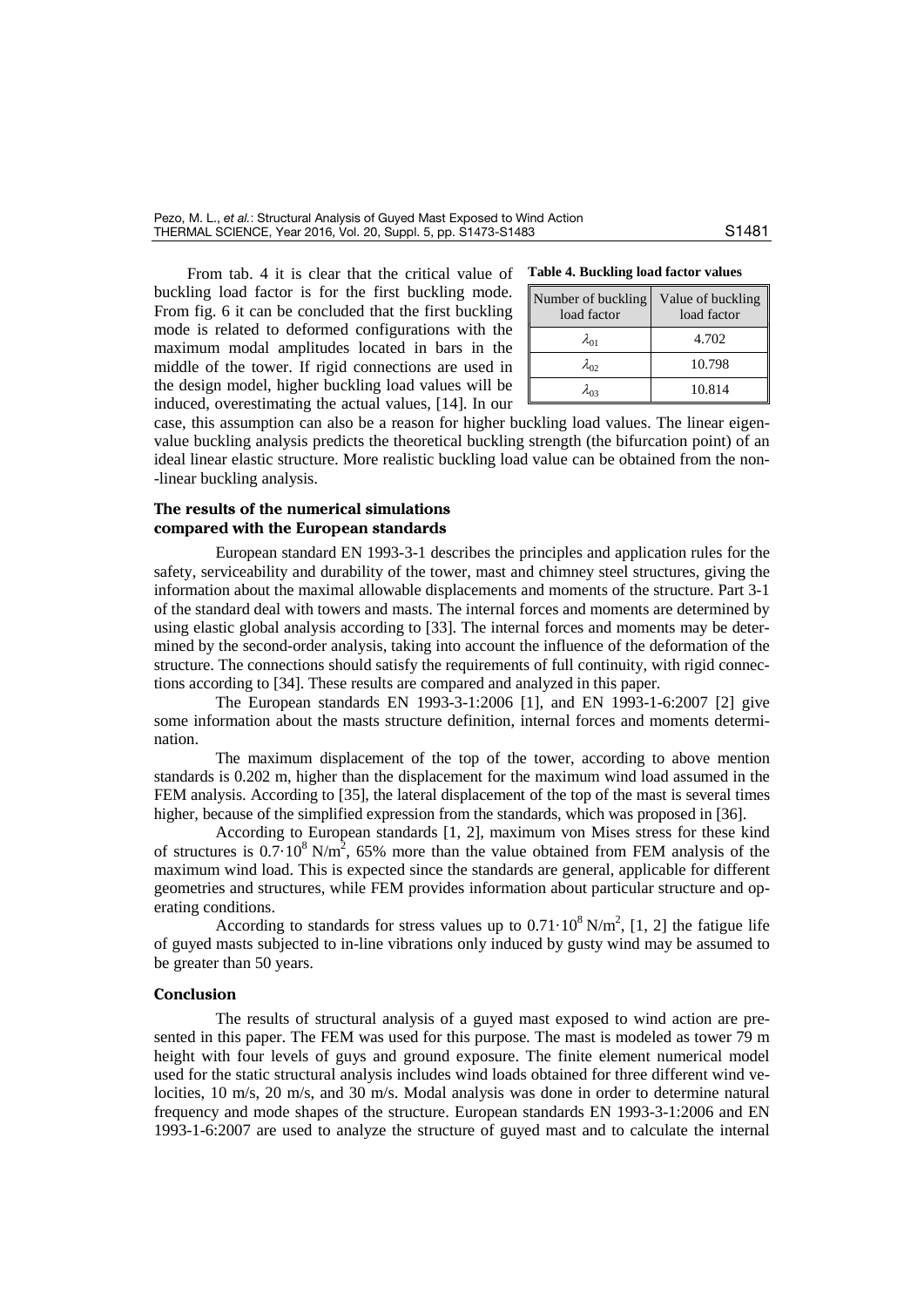forces and moments for elastic structural analysis. The results of structural and modal analysis are compared with the results obtained using related equations described by standards and it can be concluded that the values of maximal displacements and moments are higher in the case of calculations based on standards. This was expected because the standards should provide safety and reliability in the general case, for different geometries and operating conditions. But, for buckling analysis the critical value of buckling load factor overestimates the actual values. The explanation for this phenomenon should be found in linear eigenvalue buckling analysis and definition of connections between the segment elements.

#### **Acknowledgment**

This work was supported by the Ministry of Education, Science and Technological Development of the Republic of Serbia grant TR33036.

#### **Nomenclature**

| A                                                                 | - reference area                                                        | W                                      | - displacement within the element |
|-------------------------------------------------------------------|-------------------------------------------------------------------------|----------------------------------------|-----------------------------------|
| $C_{\rm D}$                                                       | $-$ drag coefficient                                                    | $W_i$                                  | - uniformly distributed loads     |
| [D]                                                               | - elastic stiffness matrix                                              | $\vec{u}$                              | - displacement vector             |
| $E_{-}$                                                           | - Young's modulus                                                       | ü                                      | - acceleration vector             |
|                                                                   | – drag force                                                            | y                                      | - distance from the ground        |
|                                                                   | - element thermal load vector                                           | $\mathcal V$                           | - velocity of the wind            |
| $F_{\vec E_{\rm e}^{\rm th}}^{\rm (V)}$ $\bar F_{\rm e}^{\rm ph}$ | - element pressure vector acting<br>on the $area_p$                     |                                        | Greek symbols                     |
|                                                                   | - nodal forces applied to the element                                   | $\alpha$                               | - wind velocity profiles factor   |
| $\vec{F}_{e}^{nd}$<br>$f_{i}$<br>$i$                              | - projected components of the cable force                               | $\rho$                                 | $-$ density of the air            |
|                                                                   | $-$ Cartesian co-ordinate                                               | $\frac{\vec{\sigma}}{\vec{\sigma}}$ th | - stress vector                   |
| j                                                                 | $-$ index of sub-element                                                |                                        | - thermal strain vector           |
| $[K_e]$<br>$l_j$                                                  | - element stiffness matrix<br>- length of cable $j^{\text{th}}$ element | Subscript                              |                                   |
| $[M_e]$                                                           | - element mass matrix                                                   | D                                      | – drag                            |
| [N]                                                               | - matrix of finite element shape functions                              | Е                                      | – element                         |
|                                                                   | - number of cable elements                                              | el                                     | – elastic                         |
| $n p^k_{i}$<br>$T^j$                                              | - load applied to $k^{\text{th}}$ node                                  | th                                     | – thermal                         |
|                                                                   | - table tension for $j^{\text{th}}$ sub-element                         |                                        |                                   |

#### **Reference**

- [1] \*\*\*, EN 1993-3-1:2006, Eurocode 3 Design of steel structures Part 3-1: Towers, masts and chimneys
- [2] \*\*\*, EN 1993-1-6:2007, Eurocode 3 Design of steel structures Part 1-6: Strength and Stability of Shell Structures
- [3] Bazeos, N., *et al.*, Static, Seismic and Stability Analyses of a Prototype Wind Turbine Steel Tower, *Engineering Structures*, *24* (2002), 8, pp. 1015-1025
- [4] Harikrishna, P., *et al.*, Full Scale Measurements of the Structural Response of a 50 m Guyed Mast under Wind Loading, *Engineering Structures*, *25* (2003), 7, pp. 859-867
- [5] Gioffre, M., *et al.*, Removable Guyed Mast for Mobile Phone Networks: Wind Load Modeling and Structural Response, *Journal of Wind Engineering and Industrial Aerodynamics*, *92* (2004), 6, pp. 463- 475
- [6] Bisht, R. S., Jain, A. K., Wind and Wave Induced Behavior of Offshore Guyed Tower Platforms, *Ocean Engineering*, *25* (1998), 7, pp. 501-519
- [7] Ben Kahla, N., Dynamic Analysis of Guyed Towers, *Engineering Structures*, *16* (1994), 4, pp. 293-301
- [8] Ben Kahla, N., Nonlinear Dynamic Response of a Guyed Tower to a Sudden Guy Rupture, *Engineering Structures*, *19* (1997), 11, pp. 879-890
- [9] Law, S. S., *et al.*, Time-Varying Wind Load Identification from Structural Responses, *Engineering Structures*, *27* (2005), 10, pp. 1586-1598